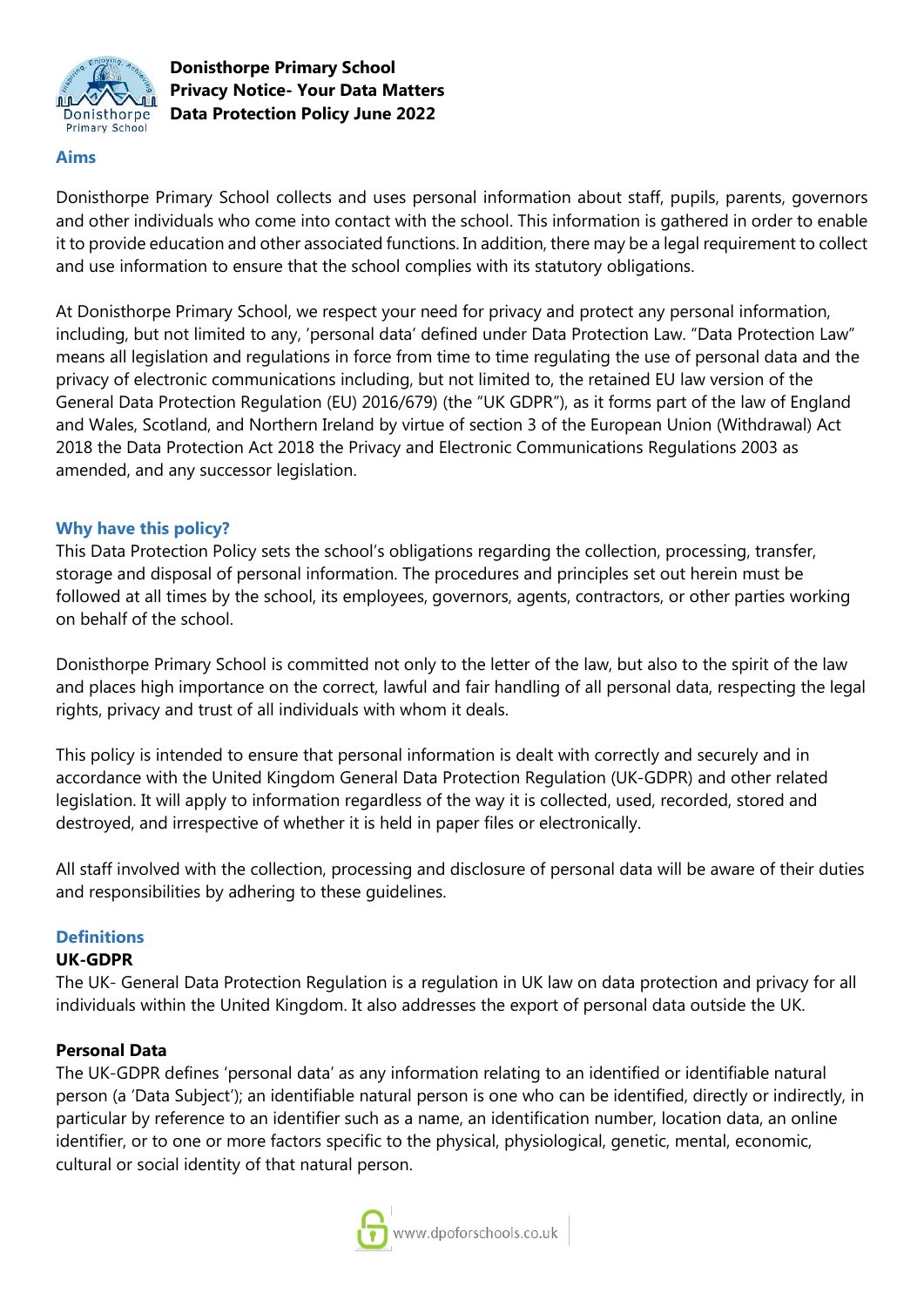

# **Special Categories of Personal Data**

The UK-GDPR defines 'Special Categories' of Personal Data as any information revealing racial or ethnic origin, political opinions, religious or philosophical beliefs. Trade union membership, and the processing of genetic data, biometric data for the purpose of uniquely identifying a natural person, data concerning health or data concerning a natural person's sex life or sexual orientation is also classed as 'Special Categories' of Personal Data.

### **Data Subject**

A Data Subject is an individual who is the subject of personal data. For example, schools hold personal data about pupils, making each pupil a Data Subject under the terms of the UK-GDPR.

### **Data Protection Officer**

A role required by the UK-General Data Protection Regulation (UK-GDPR). Data Protection Officers are responsible for overseeing data protection strategy and implementation to ensure compliance with UK-GDPR requirements.

### **Data Controller**

The Data Controller is a person who (either alone, jointly or in common with other persons) determines the purposes for which and the manner in which any personal data are, or are to be, processed.

#### **Data Processor**

A Data Processor is distinct from the Data Controller for whom they are processing the personal data. For example, an employee of a Data Controller, or a department or unit within the school which is processing personal data. The processor may be a third party with which the school has a UK-GDPR compliant contract.

#### **Data Breach**

A data breach is an incident that involves the unauthorised or illegal viewing, access, retrieval, accidental deletion or improper use of data by an individual, an organisation, application or service.

#### **What we do and who does it**

Our school processes personal information relating to pupils, staff and visitors and, therefore, is a Data Controller. The school is registered as a Data Controller with the Information Commissioner's Office and renews this registration annually.

The school's Data Protection Officer (DPO) is responsible for overseeing the implementation of this policy, monitoring the school's compliance with the UK-GDPR. The DPO also works with the school by providing guidance and to develop related policies. They will report to the highest level and liaise with the ICO as and when required.

The Governing Body has overall responsibility for ensuring that the school complies with its obligations under the General Data Protection Regulation. On a daily basis responsibilities lie with the Data Controller. In the absence of the Data Controller, the Lead Processor will take up the role. The Data Protection Officer and the Data Controller will ensure that all staff are aware of their data protection obligations and oversee any queries related to the storing or processing of personal data.

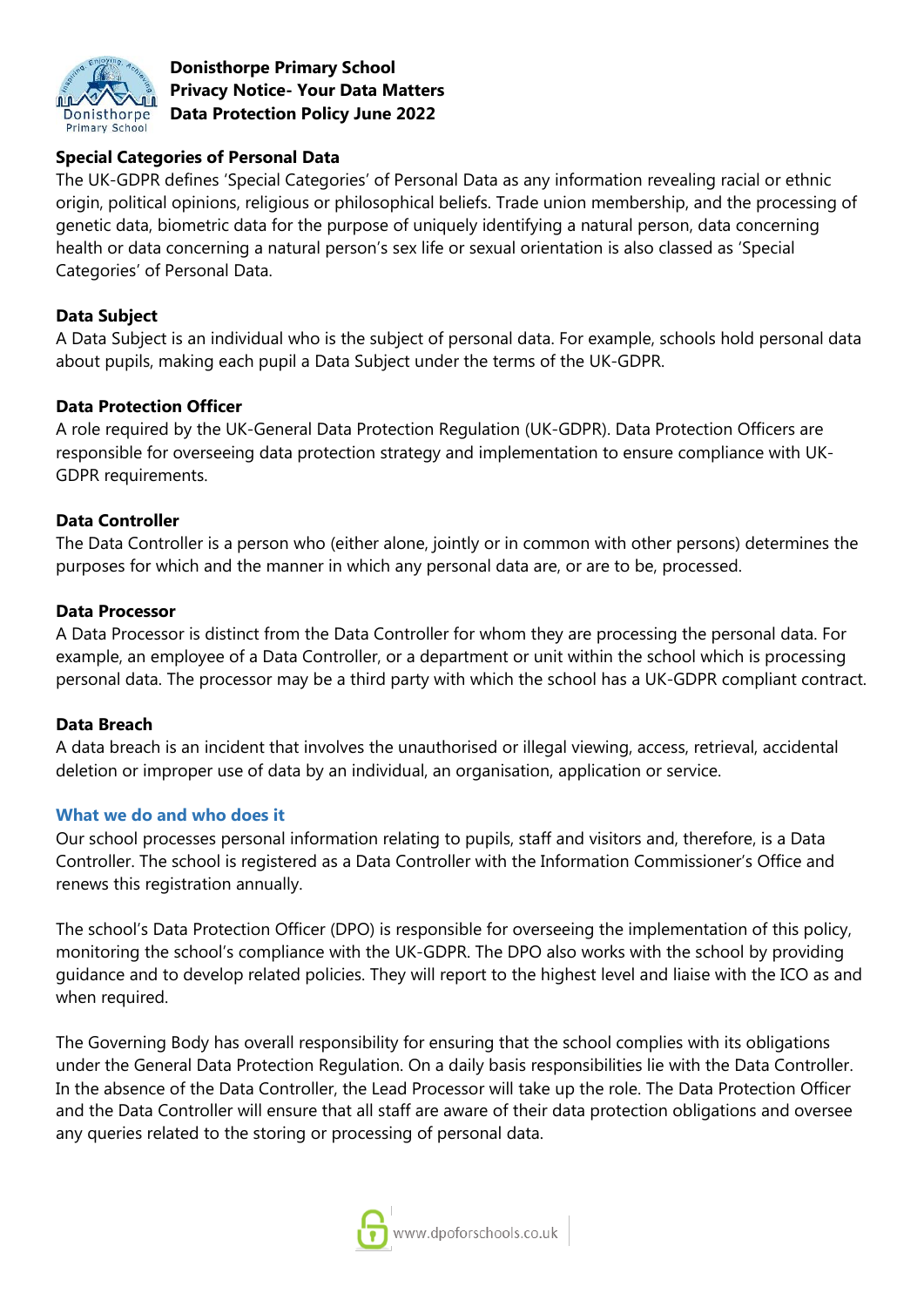

Staff are responsible for ensuring that they collect and store any personal data in accordance with this policy. Staff must also inform the school of any changes to their personal data, such as a change of address.

## **Personal data we collect**

Donisthorpe Primary School will only collect and process personal data for, and to the extent necessary, for the specific purpose or purposes of which data subjects have been informed (or will be informed). This includes personal data collected directly from Data Subjects and a person with parental responsibility, personal data obtained from the LA, previous school or the DfE.

Donisthorpe Primary School only collects, processes and holds personal data for specific purposes (or for other purposes expressly permitted by the UK-GDPR). Data Subjects are kept informed at all times of the purpose or purposes for which the school uses their personal data.

## **Parents and pupils**

We hold personal data about pupils to support teaching and learning, to provide pastoral care and to assess how the school is performing. We may also receive data about pupils from other organisations including, but not limited to, other schools, Local Authorities and the Department for Education.

This data includes, but is not restricted to:

- Contact details
- Results of internal assessment and externally set tests
- Data on pupil characteristics, such as ethnic group or special educational needs
- Exclusion information
- Attendance Information
- Pastoral information provided by parents in relation to illness, welfare etc.
- Details of any medical conditions and contact information
- Safety information (first aid, incidents)
- Photographs and video

We will only retain the data we collect for as long as is necessary to satisfy the purpose for which it has been collected. We will not share information about pupils with anyone without consent unless the law and our policies allow us to do so. We are required by law to pass certain information about pupils to specified external bodies, such as our local authority and the Department for Education, so that they are able to meet their statutory obligations.

We also share information with health professionals for immunisation, height, weight and other routines. We do use information such as names to create passwords and login details for approved ICT systems, but never share contact details with such companies.

## **Staff**

We process data relating to those we employ, or otherwise engage to work at our school. The purpose of processing this data is to assist in the running of the school, including to:

- Enable individuals to be paid
- Facilitate safe recruitment

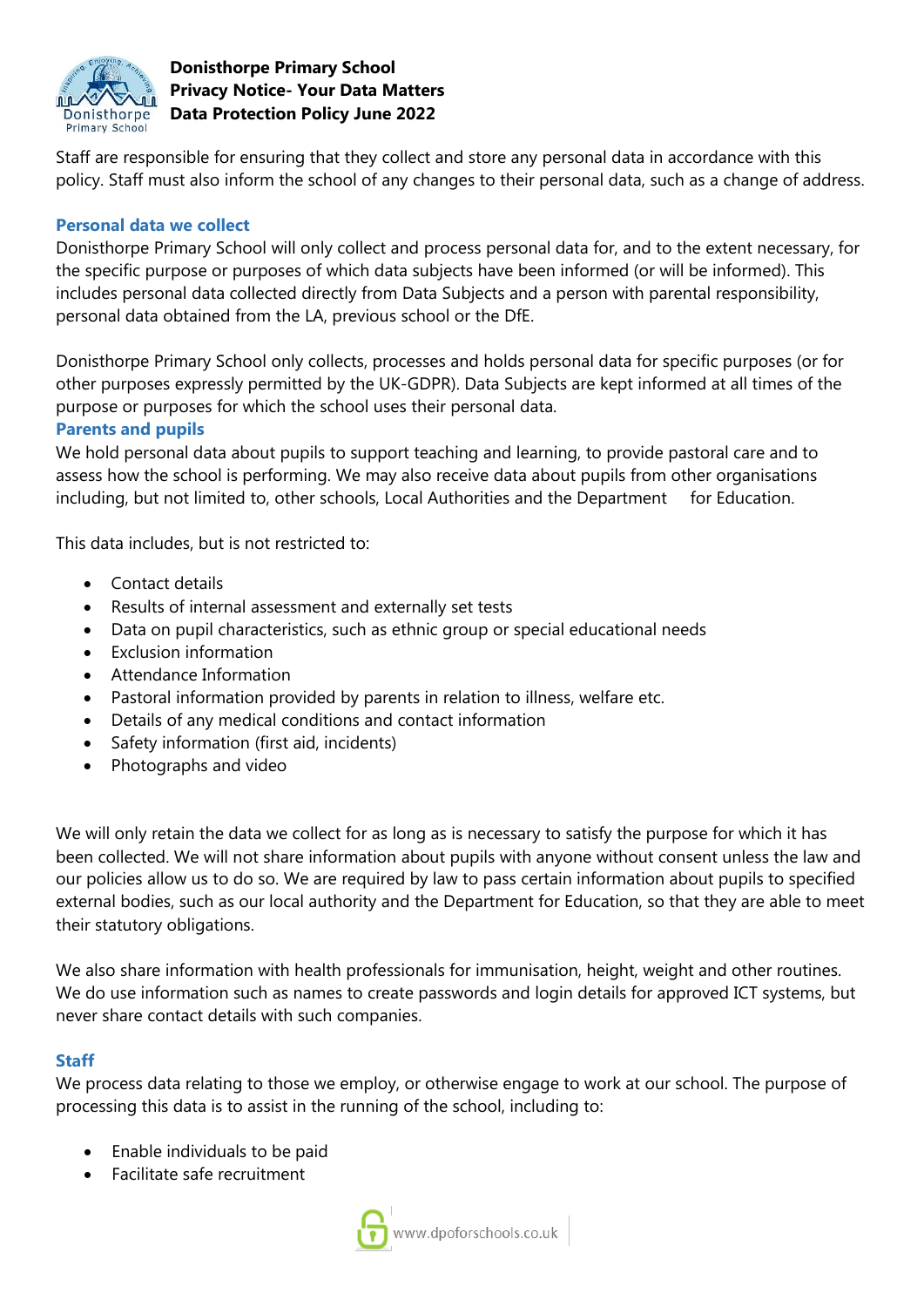

- Support the effective performance management of staff
- Improve the management of workforce data across the sector
- Inform our recruitment and Retention Policies
- Allow better financial modelling and planning
- Enable ethnicity and disability monitoring
- Support the work of the School Teachers' Review Body
- Ensure that we have relevant information for medical emergencies, next of kin contact etc.

Staff personal data includes, but is not restricted to, information such as:

- Contact details
- National Insurance numbers
- Salary information
- **Oualifications**
- Absence data
- Personal characteristics, including ethnic groups
- Medical information
- Outcomes of any disciplinary procedures
- Appraisal information
- Contact information for next of kin
- Photographs and video

We will only retain the data we collect for as long as is necessary to satisfy the purpose for which it has been collected. We will not share information about staff with third parties without consent unless the law allows us to. We are required by law to pass certain information about staff to specified external bodies, such as our local authority and the Department for Education, so that they are able to meet their statutory obligations. Any staff member wishing to see a copy of information about them that the school holds can contact the school office or the Data Protection Officer. The Subject Access Request (SAR) procedure must be followed.

## **Data protection principles**

This policy aims to ensure compliance with the UK-GDPR. The UK-GDPR sets out the following principles with which any party handling personal data must comply. The Data Controller shall be responsible for and be able to demonstrate compliance with the principles.

All personal data must be:

- Processed lawfully, fairly and in a transparent manner in relation to the Data Subject.
- Collected for specified, explicit and legitimate purposes and not further processed in a manner that is incompatible with those purposes. Further processing for archiving purposes in the public interest, scientific or historical research purposes or statistical purposes shall not be considered to be incompatible with the initial purposes.
- Adequate, relevant and limited to what is necessary in relation to the purposes for which it is processed.
- Accurate and, where necessary, kept up to date. Every reasonable step must be taken to ensure that personal data that is inaccurate, having regard to the purposes for which it is processed, is erased, or rectified without delay.

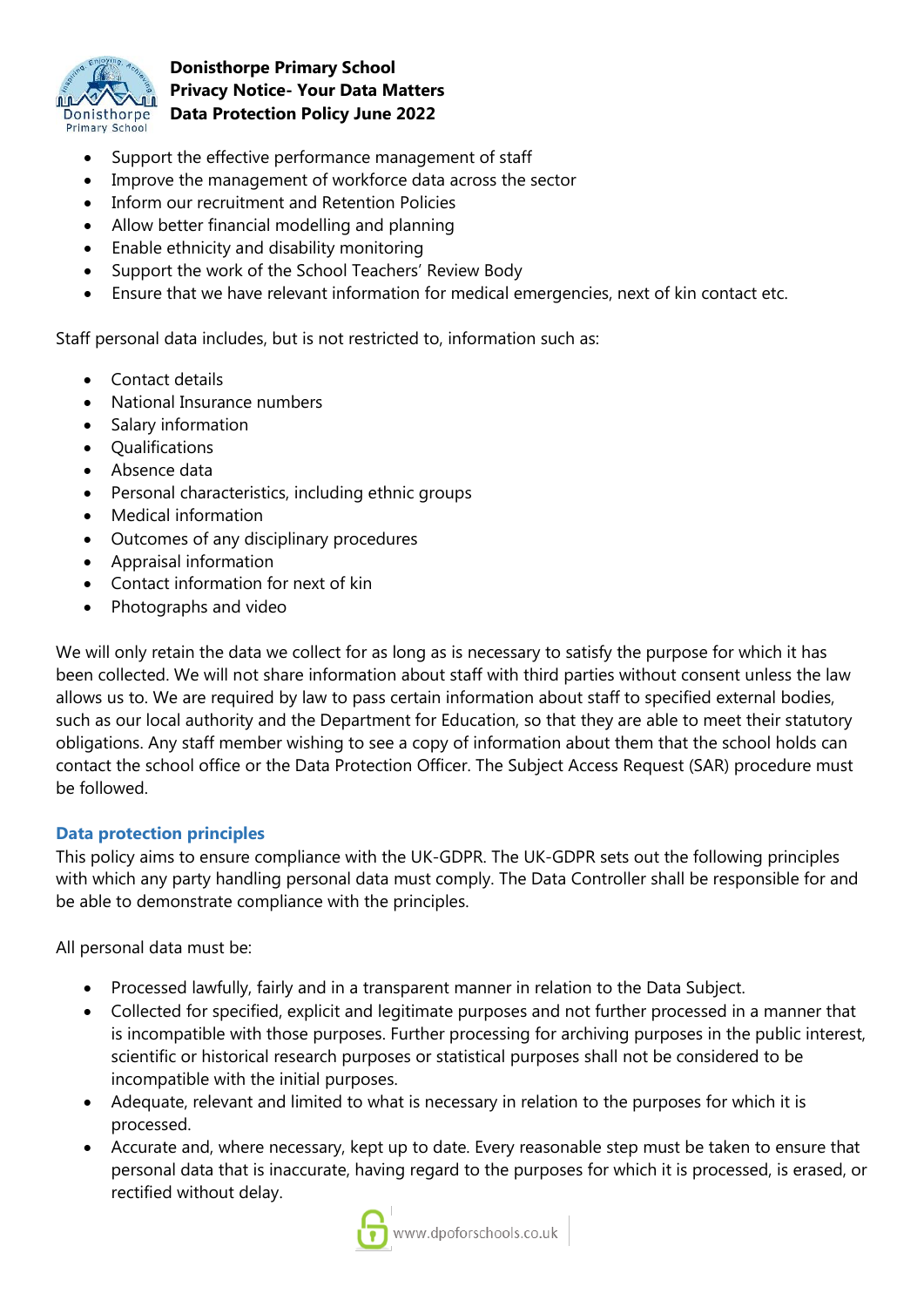

- Kept in a form that permits identification of Data Subjects for no longer than is necessary for the purposes for which the personal data is processed. Personal data may be stored for longer periods insofar as the personal data will be processed solely for archiving purposes in the public interest, scientific or historical research purposes, or statistical purposes, subject to implementation of the appropriate technical and organisational measures required by the UK-GDPR in order to safeguard the rights and freedoms of the Data Subject.
- Processed in a manner that ensures appropriate security of the personal data, including protection against unauthorised or unlawful processing and against accidental loss, destruction, or damage, using appropriate technical or organisational measures.

## **Our commitment**

The school is committed to maintaining the data protection principles at all times. Therefore, the school will:

- Inform individuals why the information is being collected, when it is collected.
- Inform individuals when their information is shared, why and with whom it was shared.
- Check the quality and the accuracy of the information it holds.
- Ensure that information is not retained for longer than is necessary.
- Ensure that when obsolete information is destroyed, that it is done so appropriately and securely.
- Ensure that clear and robust safeguards are in place to protect personal information from loss, theft and unauthorised disclosure, irrespective of the format in which it is recorded.
- Share information with others only when it is legally appropriate to do so.
- Set out procedures to ensure compliance with the duty to respond to requests for access to personal information, known as Subject Access Requests.
- Ensure our staff are aware of and understand our policies and procedures.

# **Lawful, fair and transparent data processing**

At Donisthorpe Primary School, we ensure that personal data is processed lawfully, fairly and transparently, without adversely affecting the rights of the Data Subject. The UK-GDPR states that processing of personal data shall be lawful if at least one of the following applies:

- The Data Subject has given consent to the processing of their personal data for one or more specific purposes.
- The processing is necessary for the performance of a contract to which the Data Subject is a party, or in order to take steps at the request of the Data Subject prior to entering into a contract with them.
- The processing is necessary for compliance with a legal obligation to which the Data Controller is subject.
- The processing is necessary to protect the vital interests of the Data Subject or of another natural person.
- The processing is necessary for the performance of a task carried out in the public interest or in the exercise of official authority vested in the Data Controller.
- The processing is necessary for the purposes of the legitimate interests pursued by the Data Controller or by a third party, except where such interests are overridden by the fundamental rights and freedoms of the Data Subject, which require protection of personal data, in particular where the Data Subject is a child.

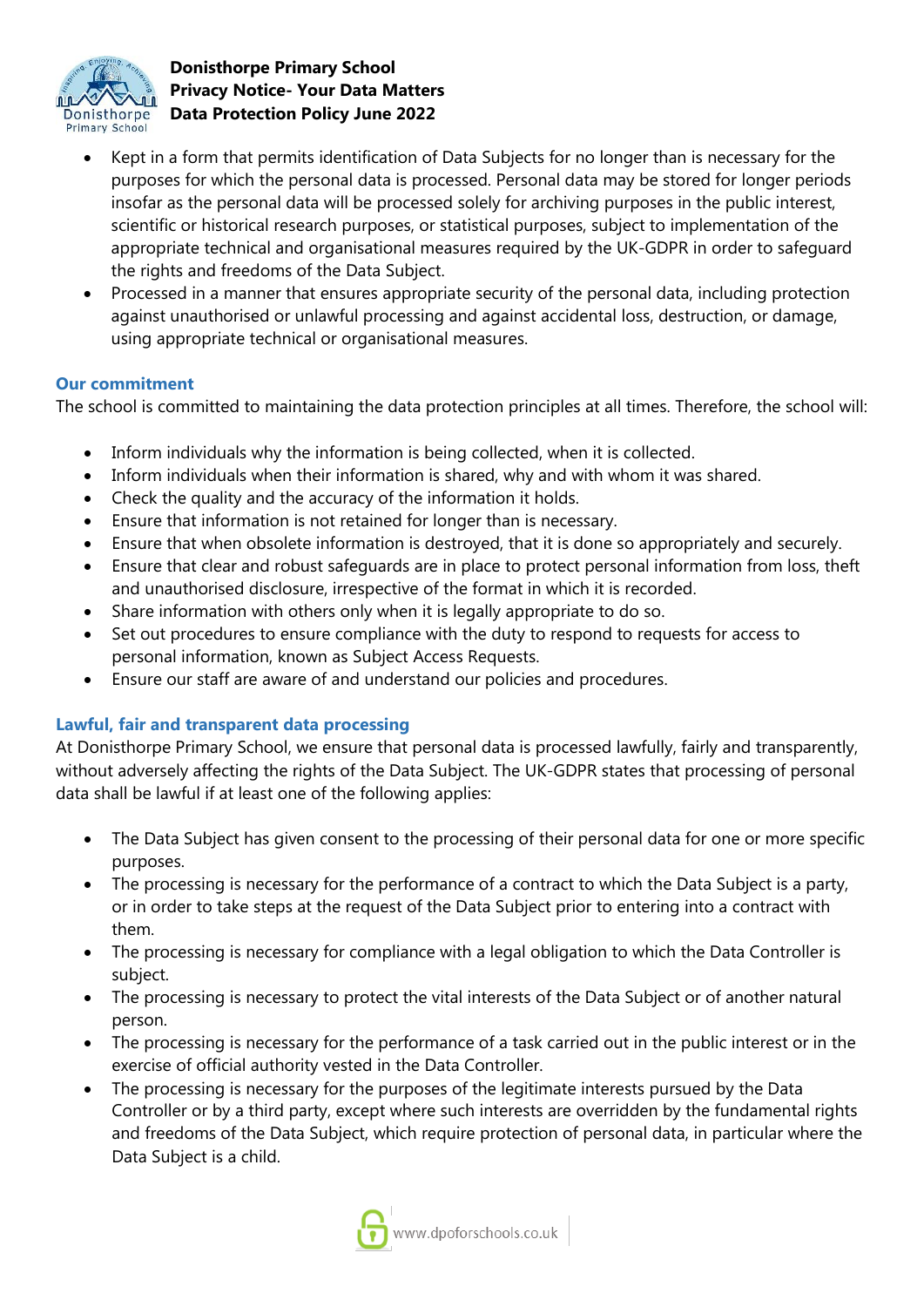

## **The rights of Data Subjects**

At Donisthorpe Primary School, the Data Controller is responsible for allowing Data Subjects to exercise their rights and to ensure that they can make effective use of them. The UK-GDPR sets out the following rights applicable to Data Subjects:

### **The right to be informed**

In order to ensure that personal data is processed fairly, Data Controllers must provide certain minimum information to Data Subjects, regarding the collection and further processing of their personal data. The UK-GDPR adds that such information must be provided in a concise, transparent, intelligible and easily accessible form, using clear and plain language.

### **The right of access**

Data Subjects have the right to file a Subject Access Request (SAR) and obtain from the Data Controller a copy of their personal data, together with an explanation of the categories of data being processed, the purposes of such processing and the categories of third parties to whom the data may be disclosed.

### **The right to rectification**

Data Subjects have the right to require the Data Controller to correct errors in personal data processed by (or on behalf of) that controller.

### **The right to erasure**

This allows Data Subjects to require Data Controllers to delete their personal data where those data are no longer needed for their original purpose, or where the processing is based on the consent and the Data Subject withdraws that consent (and no other lawful basis for the processing exists).

#### **The right to restrict processing**

To restrict processing is a new right created under the UK-GDPR. In certain circumstances, in which the relevant personal data either cannot be deleted (e.g. because the data are required for the purposes of exercising or defending legal claims), or where the Data Subject does not wish to have the data deleted, the Data Controller may continue to store the data, but the purposes for which the data can be processed are strictly limited.

#### **The right to data portability**

This permits the Data Subject to receive from the Data Controller a copy of his or her personal data in a commonly used machine-readable format and to transfer their personal data from one Data Controller to another or have the data transmitted directly between Data Controllers.

#### **The right to object**

Data Subjects continue to have a right to object to processing of their personal data on certain grounds.

## **The rights with respect to automated decision-making and profiling**

The UK-GDPR provides safeguards for individuals against the risk that a potentially damaging decision is taken without human intervention.

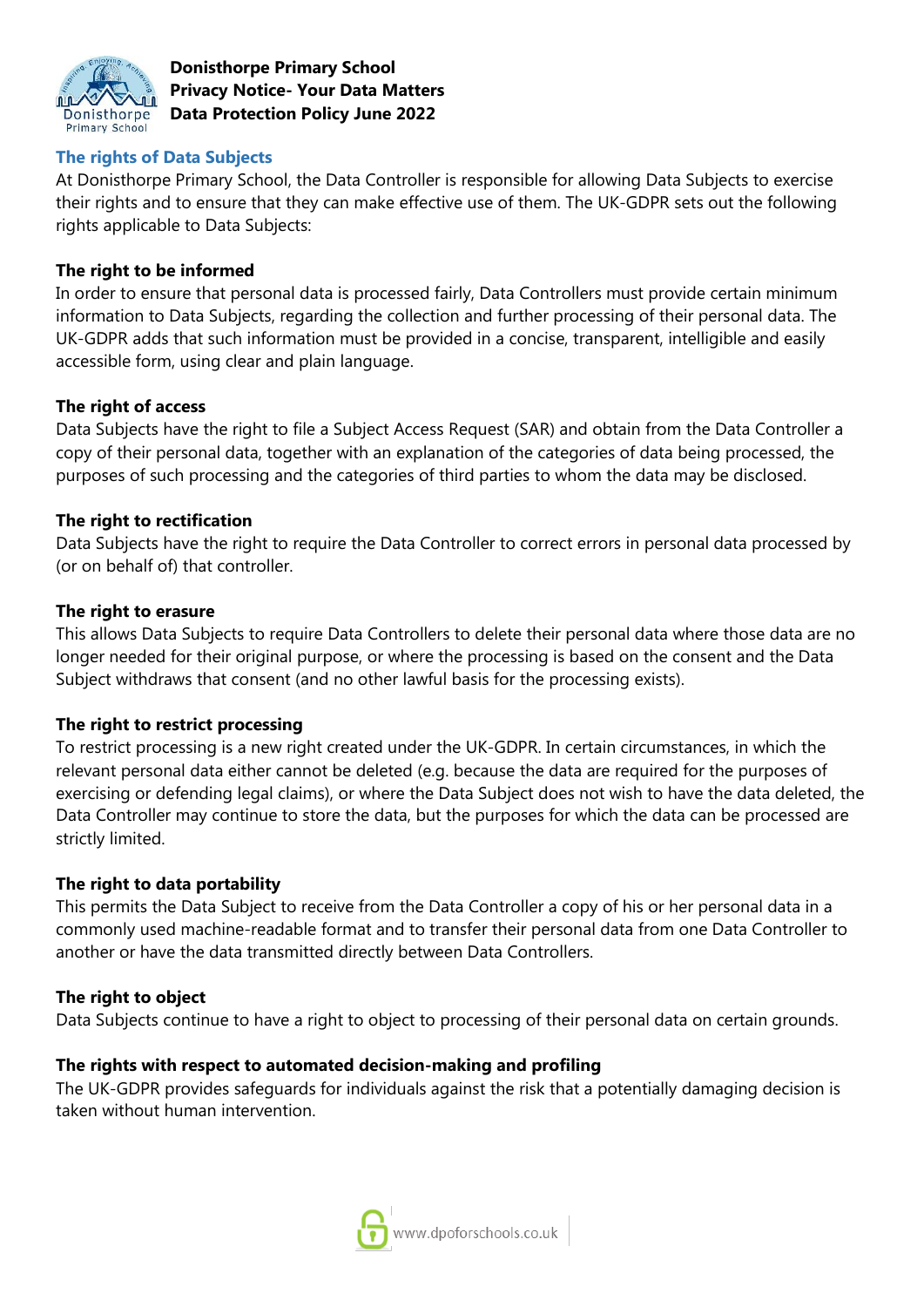

### **How we store data**

Paper-based records and portable electronic devices, such as laptops and hard drives that contain personal information are kept secure when not in use. We carry out visual audits and regularly improve our practices.

All records are stored in a central location. This is locked and only certain staff have access to these. Papers containing confidential personal information should not be left on office and classroom desks, on staffroom tables or pinned to notice boards where there is general access.

Where personal information needs to be taken off site (in paper or electronic form), staff must ensure this is secure. Confidential data can only be taken out with the approval of the Senior Leadership Team.

Passwords that are secure are used to access school computers, laptops and other electronic devices. All electronic data information systems are password protected.

Staff and pupils are reminded to change their passwords at regular intervals. No personal data should be transferred to any device personally belonging to an employee and personal data may only be transferred to devices belonging to agents, contractors, or other parties working on behalf of the school where the party in question has agreed to comply fully with the letter and spirit of this policy and of the UK-GDPR (which may include demonstrating to the school that all suitable technical and organisational measures have been taken).

Encryption software is used to protect all portable devices and removable media, such as USB devices. Staff, pupils or Governors who store personal information on their personal devices are expected to follow the same security procedures for school-owned equipment.

Privacy by design is an approach to projects that promotes privacy and data protection compliance from the start. At Donisthorpe Primary School, we have adopted this approach when we:

- Are installing or adopting new ICT systems for storing or accessing personal data
- Developing legislation, policy or strategies that have privacy implications
- Working with a new supplier that involves sharing
- Using data for new purposes

#### **Data accuracy**

Data held will be as accurate and up to date as is reasonably possible. Every opportunity will be given to the Data Subject to update the information the school holds. If a Data Subject informs the school of a change of circumstances, their computer record will be updated as soon as is practicable.

A printout of their data record will be provided to Data Subjects every twelve months so they can check its accuracy and make any amendments. Where a Data Subject challenges the accuracy of their data, the school will immediately mark the record as potentially inaccurate, or 'challenged'. In the case of any dispute, we shall try to resolve the issue informally, but if this proves impossible, disputes will be referred to the Governing Body for their judgement. If the problem cannot be resolved at this stage, either side may seek independent arbitration. Until resolved the 'challenged' marker will remain and all disclosures of the affected information will contain both versions of the information.

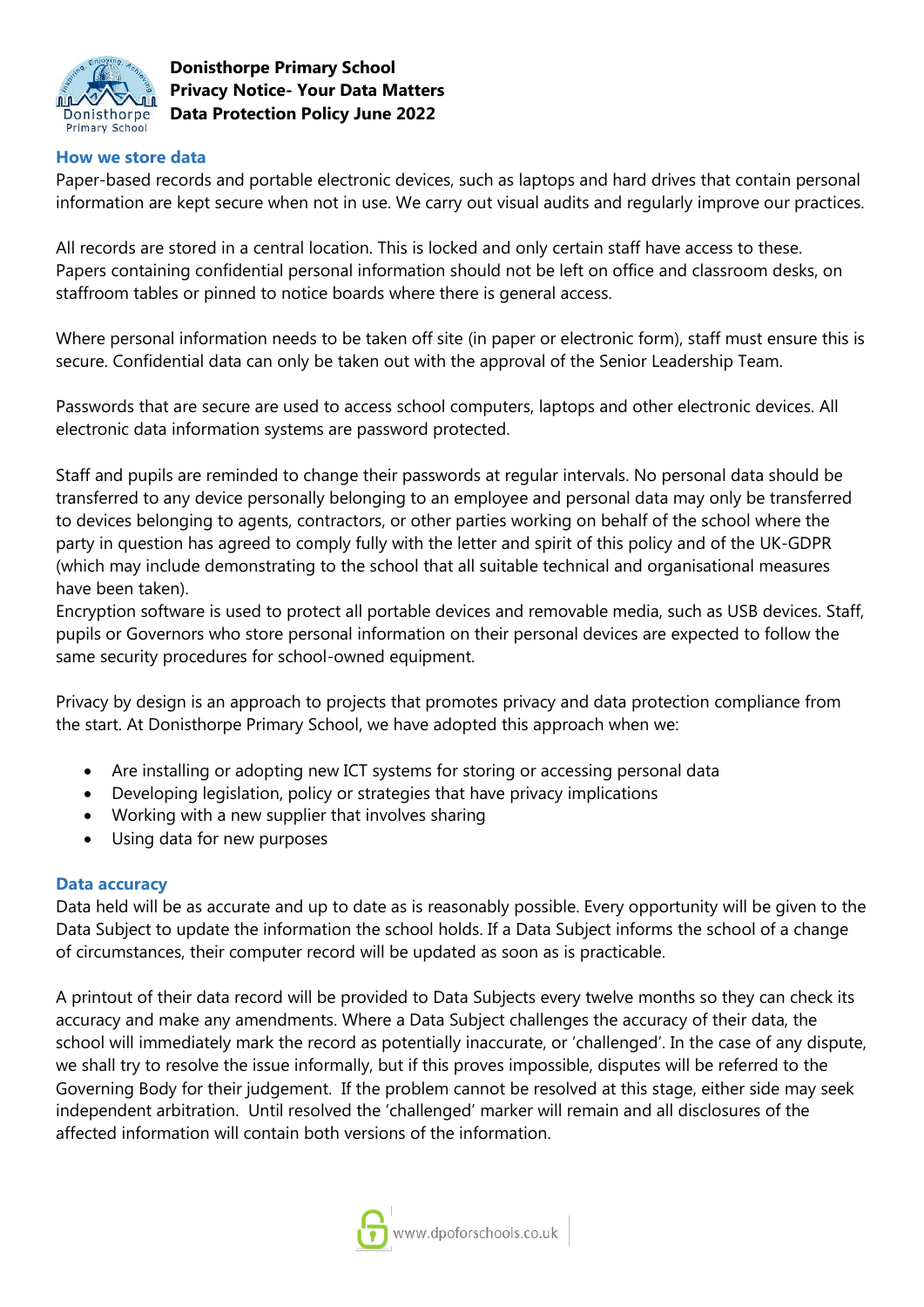

## **Who we share data with**

We will not share information about pupils with anyone without consent unless the law and our policies allow us to do so. We are required by law to pass certain information about pupils to specified external bodies, such as our Local Authority and the Department for Education, so that they are able to meet their statutory obligations.

We also share information with health professionals for immunisation, height, weight and other routines. We do use information such as names to create passwords and login details for approved ICT systems but never share contact details with such companies. Other agencies and professional bodies may include, but are not limited to:

- Educators and exam boards to meet our legal obligations
- Ofsted to meet our legal obligations
- Auditors for schools
- Police forces, courts and tribunals when we are legally bound to do so

We will not share information about staff with third parties without consent, unless the law allows us to. We are required by law to pass certain information about staff to specified external bodies, such as our Local Authority and the Department for Education, so that they are able to meet their statutory obligations. Any staff member wishing to see a copy of information about them that the school holds should contact the school's Data Protection Officer.

## **Accountability and record keeping**

The Data Protection Officer shall be responsible for overseeing the implementation of this policy and for monitoring compliance with this policy; the school's other data protection-related policies; and with the UK-GDPR and other applicable data protection legislation. The school shall keep written internal records of all personal data collection, holding and processing, which shall incorporate the following information:

- The name and details of the company, its Data Protection Officer and any applicable third-party data processors.
- The purposes for which the school collects, holds and processes personal data.
- Details of the categories of personal data collected, held and processed by the school and the categories of Data Subject to which that personal data relates.
- Details of any transfers of personal data to non-EEA countries including all mechanisms and security safeguards.
- Details of how long personal data will be retained by the school (please refer to the school's Data Retention Policy).
- Detailed descriptions of all technical and organisational measures taken by the school to ensure the security of personal data.

#### **Data retention**

The school shall not keep personal data for any longer than is necessary in light of the purpose or purposes for which that personal data was originally collected, held and processed. When personal data is no longer required, all reasonable steps will be taken to erase or otherwise dispose of it without delay.

For full details of the school's approach to data retention, including retention periods for specific personal data types held by the school, please refer to our Data Retention Policy.

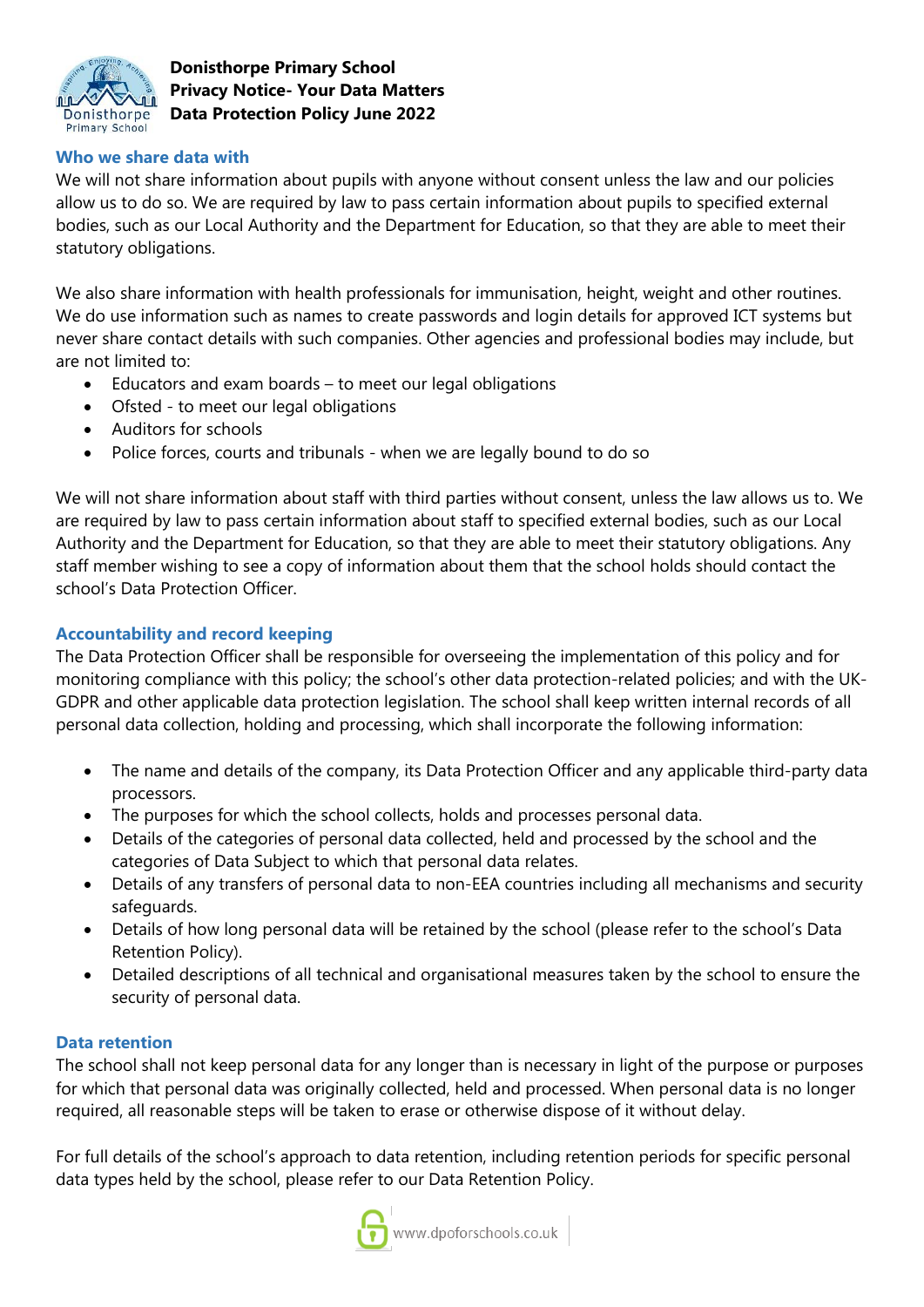

When any personal data is to be erased or otherwise disposed of for any reason (including where copies have been made and are no longer needed), it should be securely deleted and disposed of.

### **Subject Access Requests**

A Subject Access Request (SAR) enables individuals to find out what personal data is held on them, why it is held and who it is disclosed to. The UK-GDPR enforces strict parameters on the way these requests are dealt with. Individuals have the right to submit a Subject Access Request (SAR) to gain access to their personal data in order to verify the lawfulness of the processing.

Following the UK-GDPR's guidelines, all requests will be responded to without delay and at the latest, within one month of receipt. In the event of numerous or complex requests, the period of compliance will be extended by a further two months. The individual will be informed of this extension and will receive an explanation of why the extension is necessary, within one month of the receipt of the request. Where a request is manifestly unfounded or excessive, the school holds the right to refuse to respond to the request.

The individual will be informed of this decision and the reasoning behind it, as well as their right to complain to the supervisory authority and to a judicial remedy, within one month of the refusal. In the event that a large quantity of information is being processed about an individual, the school will ask the individual to specify the information the request is in relation to. Where a SAR has been made electronically, the information will be provided in a commonly used electronic format. If the request is manifestly unfounded, excessive or repetitive, a reasonable fee will be charged. All fees will be based on the administrative cost of providing the information.

## **SAR procedure**

A Data Subject or their representative makes a request in writing to the school or the DPO. The school/DPO reply and request that the Data Subject completes a Subject Access Request Form. The school must verify the identity of the person making the request. The following are accepted as evidence of identity:

- Passport
- Driving licence
- Utility bills with current address
- Birth/marriage certificate
- P45/P60
- Credit card or mortgage statement

The request is logged on the school's DPO Portal. If the initial request does not clearly identify the information required, then further enquiries will be made. The response time for Subject Access Requests, once officially received, is 30 days. However, the 30 days will not commence until after receipt of clarification of information sought. The school provides the information in line with the request.

It must be noted that any information which may cause serious harm to the physical/mental health or emotional condition of the Data Subject should not be disclosed, nor should information that would reveal that the Data Subject is at risk of abuse, or information relating to court proceedings. If there are concerns over the disclosure of information, then additional advice should be sought. Where redaction (information

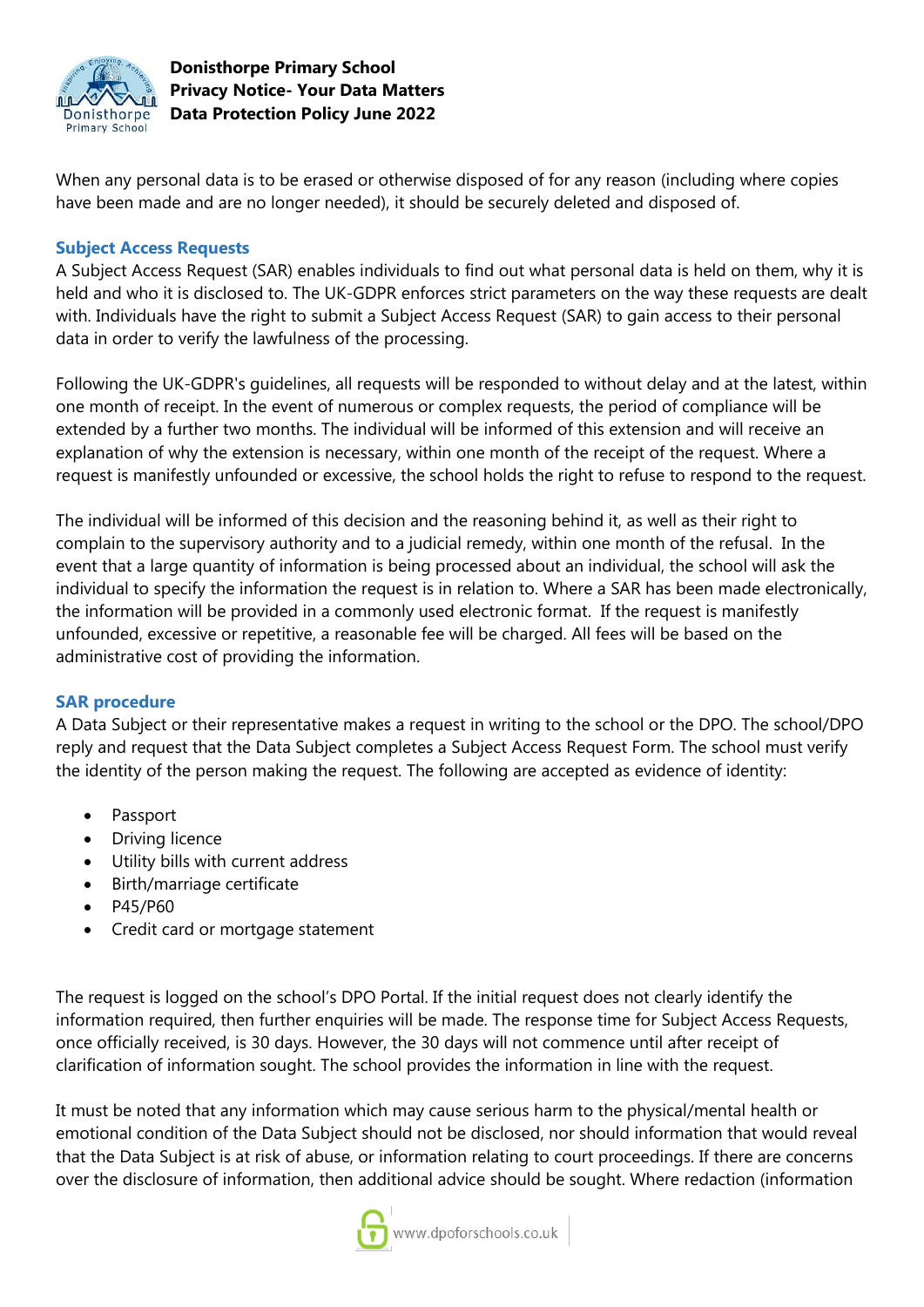

blacked out/removed) has taken place, then a full copy of the information provided should be retained in order to establish if a complaint is made, what was redacted and why. Information disclosed should be clear, thus any codes or technical terms will need to be clarified and explained.

If information contained within the disclosure is difficult to read or illegible, then it should be retyped. Information can be provided at the school with a member of staff on hand to help and explain matters if requested, or provided at face-to-face handover. The views of the applicant should be taken into account when considering the method of delivery. If postal systems have to be used, then registered/recorded mail must be used.

Children have the same rights to access the information as adults as personal data about a child belongs to that child and not the person who has parental responsibility over that child. However, children below the age of 12 are generally not regarded to be mature or have enough understanding about their rights and the implications of a SAR. For an adult to make a SAR with respect to their child, the child must give consent or have a clear lack of understanding about their rights and the implications of a SAR. With this in mind, most Subject Access Requests from adults with parental responsibility for pupils at Donisthorpe Primary School may be granted.

## **Data breach**

In the case of a data breach, the person causing or noticing the breach should log the breach on the school's DPO Portal. The portal will inform the Data Protection Officer and the Data Controller. Data protection breaches could be caused by a number of factors. A number of examples are shown below:

- Loss or theft of pupil, staff or governing body data and/or equipment on which data is stored
- Unauthorised use or access
- Equipment failure
- Poor data destruction procedures
- Human mistake
- Cyber-attack
- Hacking
- Unforeseen circumstance such as fire or flood
- Data not fully used or acted upon

In most cases, the next stage would be for the DPO and/or Headteacher to fully investigate the breach. The DPO and/or Headteacher should ascertain whose data was involved in the breach, the potential effect on the Data Subject and what further steps need to be taken to remedy the situation. The investigation should consider:

- The type of data
- Whether it is sensitive
- What protections were in place (e.g. encryption)
- What has happened to the data
- Whether the data could be put to any illegal or inappropriate use
- How many people are affected
- What type of people have been affected (pupils, staff members, suppliers etc) and whether there are wider consequences to the breach

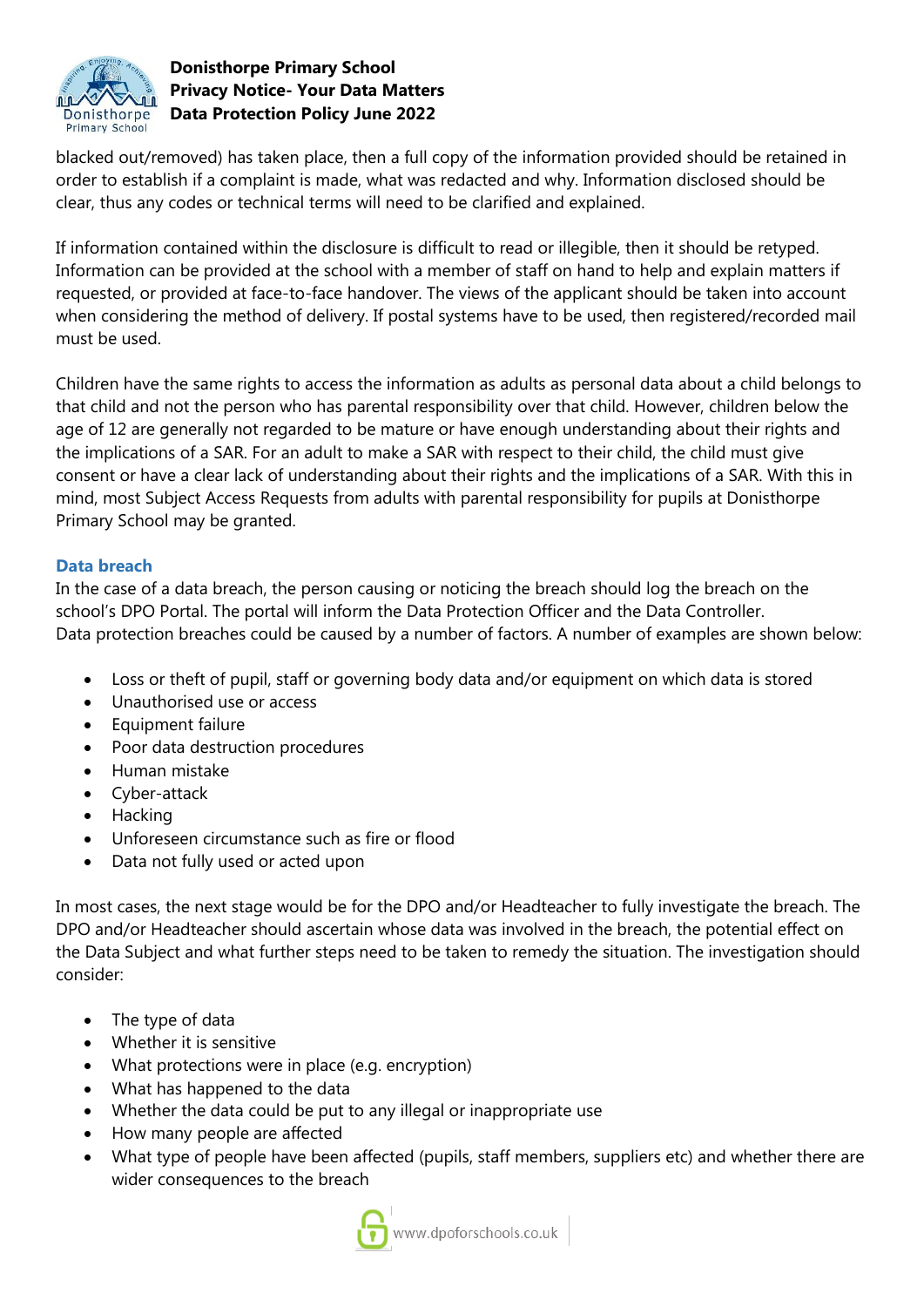

A clear record should be made of the nature of the breach and the actions taken to mitigate it. The investigation should be completed as a matter of urgency. On reviewing the breach, The Data Protection Officer or the Data Controller should, not later than 72 hours after having become aware of it, notify the personal data breach to the supervisory authority competent in accordance with UK-GDPR, unless the personal data breach is unlikely to result in a risk to the rights and freedoms of natural persons.

Where the notification to the supervisory authority is not made within 72 hours, it shall be accompanied by reasons for the delay.

## **Training**

Our staff and Governors are provided with UK-GDPR training as part of their induction process. UK-GDPR training will also form part of continuing professional development, where changes to legislation or the school's processes make it necessary. As a school, we ensure the Senior Leadership Team fully understand UK-GDPR and its potential impact. All other staff are trained according to their roles and responsibilities. We stress how the UK-GDPR is the responsibility of the whole school community.

# **Contact Details**

### **Our Data Protection Officer**

Maniit Heer 350 Loughborough Road Leicester LE4 5PJ TEL: 0845 519 1772 Email: [info@dpoforschools.co.uk](mailto:info@dpoforschools.co.uk)

## **Data Controller**

Head Teacher Donisthorpe Primary School Ashby Road Donisthorpe Swadlincote Derbyshire DE12 7QF

#### **Useful websites**

### [www.ico.org.uk](http://www.ico.org.uk/)

In the search box at the top of the page type:

- UK-GDPR for schools
- Data Subject rights

#### [www.gov.uk](http://www.gov.uk/)

In the search box at the top of the page type:

UK-GDPR